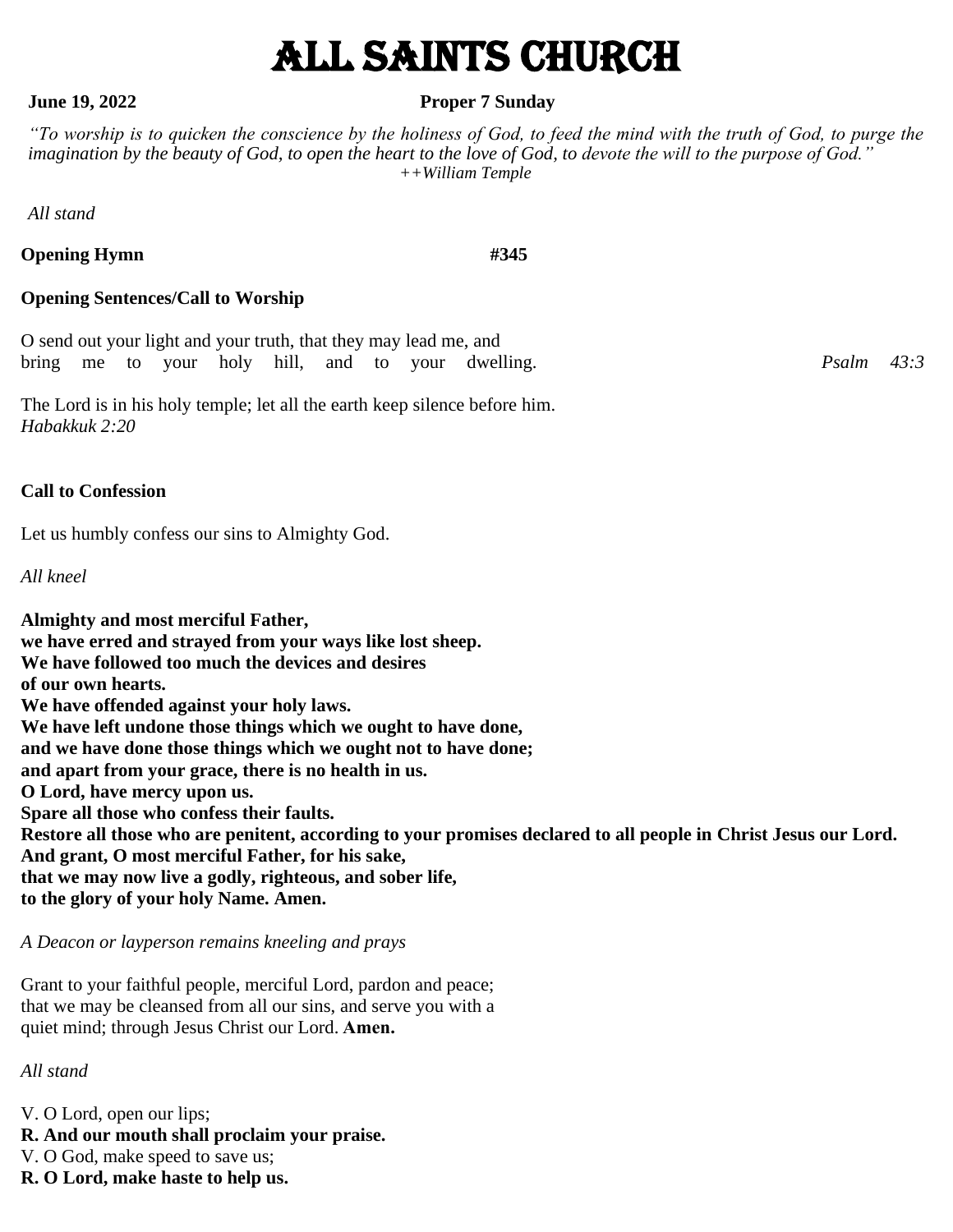V. Glory be to the Father, and to the Son, and to the Holy Spirit;

**R. As it was in the beginning, is now, and ever shall be, world without end. Amen.**

V. Praise the Lord.

**R. The Lord's Name be praised.**

**Jubilate (Psalm 100)**

**O be joyful in the Lord, all you lands; serve the Lord with gladness, and come before his presence with a song. Be assured that the Lord, he is God; it is he that has made us, and not we ourselves; we are his people, and the sheep of his pasture. O go your way into his gates with thanksgiving, and into his courts with praise; be thankful unto him, and speak good of his Name. For the Lord is gracious, his mercy is everlasting, and his truth endures from generation to generation.**

*All are seated*

#### **Zechariah 12:8-10**

On that day the Lord will protect the inhabitants of Jerusalem, so that the feeblest among them on that day shall be like David, and the house of David shall be like God, like the angel of the Lord, going before them. 9 And on that day I will seek to destroy all the nations that come against Jerusalem.

10 "And I will pour out on the house of David and the inhabitants of Jerusalem a spirit of grace and pleas for mercy, so that, when they look on me, on him whom they have pierced, they shall mourn for him, as one mourns for an only child, and weep bitterly over him, as one weeps over a firstborn.

*Reader*: The Word of the Lord. *People*: **Thanks be to God.**

*All stand*

**Psalm 63 (***read responsively by the whole verse***)**

**O God, you are my God; earnestly I seek you; my soul thirsts for you;**

**my flesh faints for you,**

 **as in a dry and weary land where there is no water.**

- **2 So I have looked upon you in the sanctuary, beholding your power and glory.**
- **3 Because your steadfast love is better than life, my lips will praise you.**
- **4 So I will bless you as long as I live; in your name I will lift up my hands.**
- **5 My soul will be satisfied as with fat and rich food, and my mouth will praise you with joyful lips,**
- **6 when I remember you upon my bed, and meditate on you in the watches of the night;**
- **7 for you have been my help,**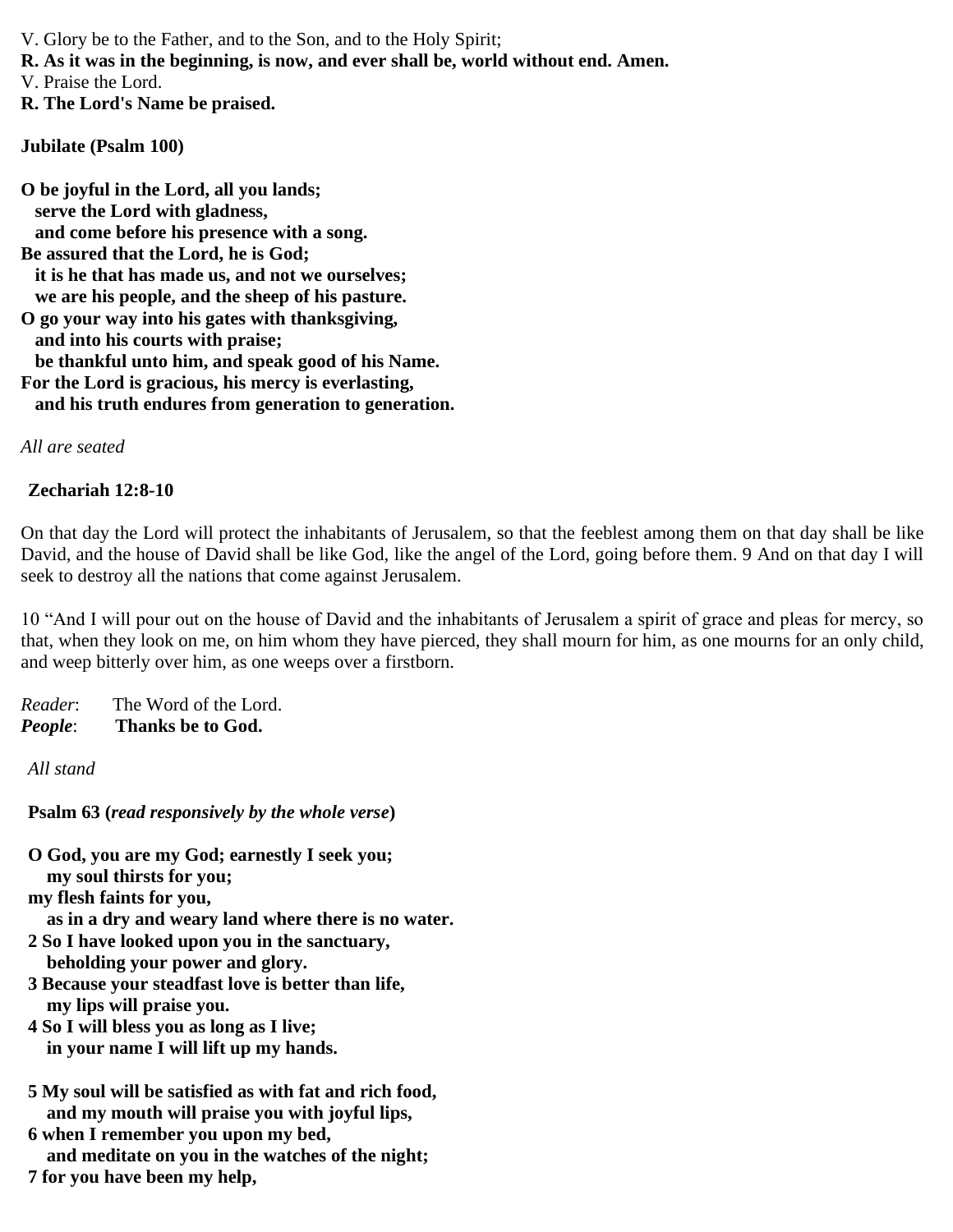**and in the shadow of your wings I will sing for joy.**

- **8 My soul clings to you; your right hand upholds me.**
- **9 But those who seek to destroy my life shall go down into the depths of the earth;**
- **10 they shall be given over to the power of the sword;**
- **they shall be a portion for jackals.**
- **11 But the king shall rejoice in God; all who swear by him shall exult, for the mouths of liars will be stopped.**

**Glory be to the Father, and to the Son, and to the Holy Spirit; As it was in the beginning, is now, and ever shall be, World without end. Amen.**

*All are seated*

**Galatians 3:23-29**

Now before faith came, we were held captive under the law, imprisoned until the coming faith would be revealed. 24 So then, the law was our guardian until Christ came, in order that we might be justified by faith. 25 But now that faith has come, we are no longer under a guardian,

26 for in Christ Jesus you are all sons of God, through faith. 27 For as many of you as were baptized into Christ have put on Christ. 28 There is neither Jew nor Greek, there is neither slave[a] nor free, there is no male and female, for you are all one in Christ Jesus. 29 And if you are Christ's, then you are Abraham's offspring, heirs according to promise.

*Reader*: The Word of the Lord. *People*: **Thanks be to God.**

*All stand*

**Benedictus es, Domine**

**Glory to you, Lord God of our fathers; you are worthy of praise; glory to you. Glory to you for the radiance of your holy Name; we will praise you and highly exalt you for ever. Glory to you in the splendor of your temple; on the throne of your majesty, glory to you. Glory to you, seated between the Cherubim; we will praise you and highly exalt you for ever. Glory to you, beholding the depths; in the high vault of heaven, glory to you. Glory to you, Father, Son, and Holy Spirit; we will praise you and highly exalt you for ever. Luke 9:18-24**

Now it happened that as he was praying alone, the disciples were with him. And he asked them, "Who do the crowds say that I am?" 19 And they answered, "John the Baptist. But others say, Elijah, and others, that one of the prophets of old has risen." 20 Then he said to them, "But who do you say that I am?" And Peter answered, "The Christ of God."

21 And he strictly charged and commanded them to tell this to no one, 22 saying, "The Son of Man must suffer many things and be rejected by the elders and chief priests and scribes, and be killed, and on the third day be raised."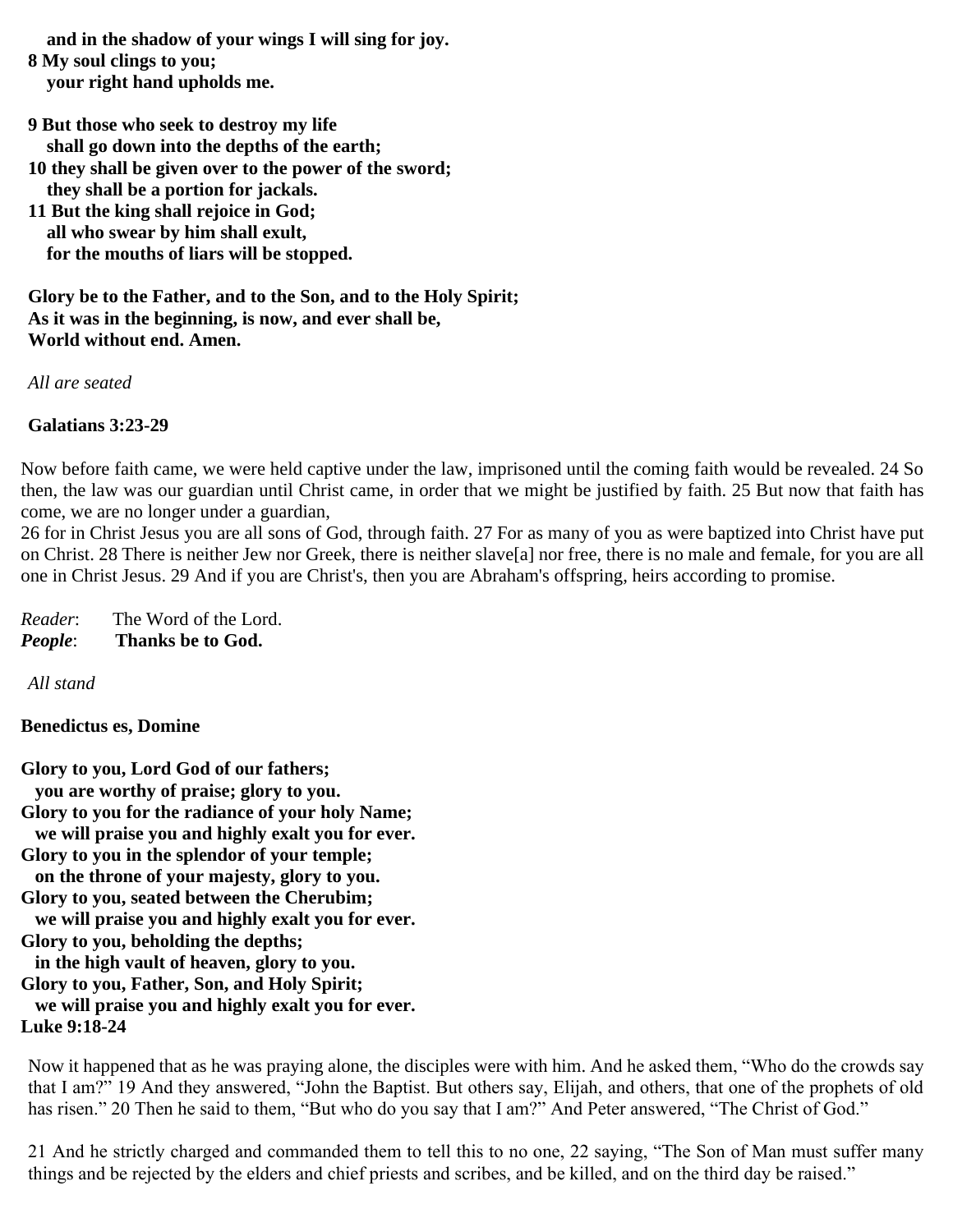23 And he said to all, "If anyone would come after me, let him deny himself and take up his cross daily and follow me. 24 For whoever would save his life will lose it, but whoever loses his life for my sake will save it.

*Reader*: The Word of the Lord. *People*: **Thanks be to God.**

**The Song of the Redeemed**

**O ruler of the universe, Lord God, great deeds are they that you have done, surpassing human understanding. Your ways are ways of righteousness and truth, O King of all the ages. Who can fail to do you homage, Lord, and sing the praises of your Name? For you only are the Holy One. All nations will draw near and fall down before you, because your just and holy works have been revealed. Glory be to the Father, and to the Son, and to the Holy Spirit; as it was in the beginning, is now, and ever shall be, world without end. Amen.**

*All are seated*

**The Sermon**

*All stand*

**Apostles' Creed**

**I believe in God, the Father almighty, creator of heaven and earth. I believe in Jesus Christ, his only Son, our Lord. He was conceived by the Holy Spirit and born of the Virgin Mary. He suffered under Pontius Pilate, was crucified, died, and was buried. He descended to the dead. On the third day he rose again. He ascended into heaven, and is seated at the right hand of the Father. He will come again to judge the living and the dead. I believe in the Holy Spirit,**

 **the holy catholic Church, the communion of saints, the forgiveness of sins, the resurrection of the body, and the life everlasting. Amen**

**The Prayers**

*Officiant*: The Lord be with you. *People:* **And with thy spirit.**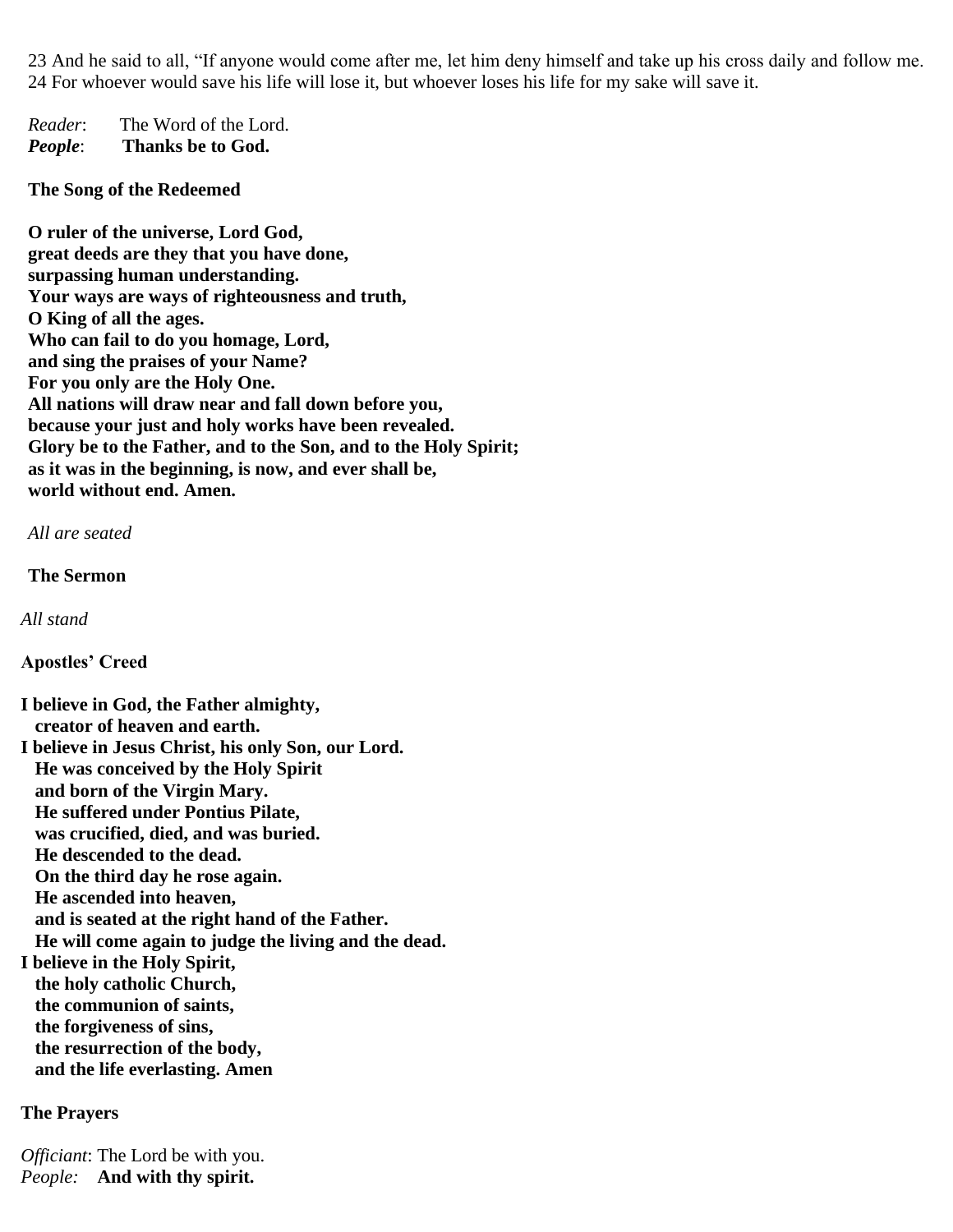*Officiant*: Let us pray.

*All kneel*

Lord, have mercy upon us. **Christ, have mercy upon us.** Lord, have mercy upon us.

*Officiant and People*

**Our Father, who art in heaven, hallowed be thy Name, thy kingdom come, thy will be done, on earth as it is in heaven. Give us this day our daily bread. And forgive us our trespasses, as we forgive those who trespass against us. And lead us not into temptation, but deliver us from evil. For thine is the kingdom, and the power, and the glory, for ever and ever. Amen.** *Officiant*: O Lord, show your mercy upon us; *People:* **And grant us your salvation.** *Officiant*: O Lord, guide those who govern us; *People:* **And lead us in the way of justice and truth.** *Officiant*: Clothe your ministers with righteousness; *People:* **And let your people sing with joy.** *Officiant*: O Lord, save your people; *People:* **And bless your inheritance.** *Officiant*: Give peace in our time, O Lord; *People:* **And defend us by your mighty power.** *Officiant*: Let not the needy, O Lord, be forgotten; *People:* **Nor the hope of the poor be taken away.** *Officiant*: Create in us clean hearts, O God; *People:* **And take not your Holy Spirit from us.**

#### **The Collect of the Day**

Lord of all power and might, the author and giver of all good things: Graft in our hearts the love of your Name, increase in us true religion, nourish us with all goodness, and bring forth in us the fruit of good works; through Jesus Christ our Lord, who lives and reigns with you and the Holy Spirit, one God, for ever and ever. Amen.

#### **Other Collects**

O God our King, by the resurrection of your Son Jesus Christ on the first day of the week, you conquered sin, put death to flight, and gave us the hope of everlasting life: Redeem all our days by this victory; forgive our sins, banish our fears, make us bold to praise you and to do your will; and steel us to wait for the consummation of your kingdom on the last great Day; through Jesus Christ our Lord. **Amen.**

O Lord, our heavenly Father, almighty and everlasting God, you have brought us safely to the beginning of this day: Defend us by your mighty power, that we may not fall into sin nor run into any danger; and that, guided by your Spirit, we may do what is righteous in your sight; through Jesus Christ our Lord. **Amen.**

#### **Prayer for Mission**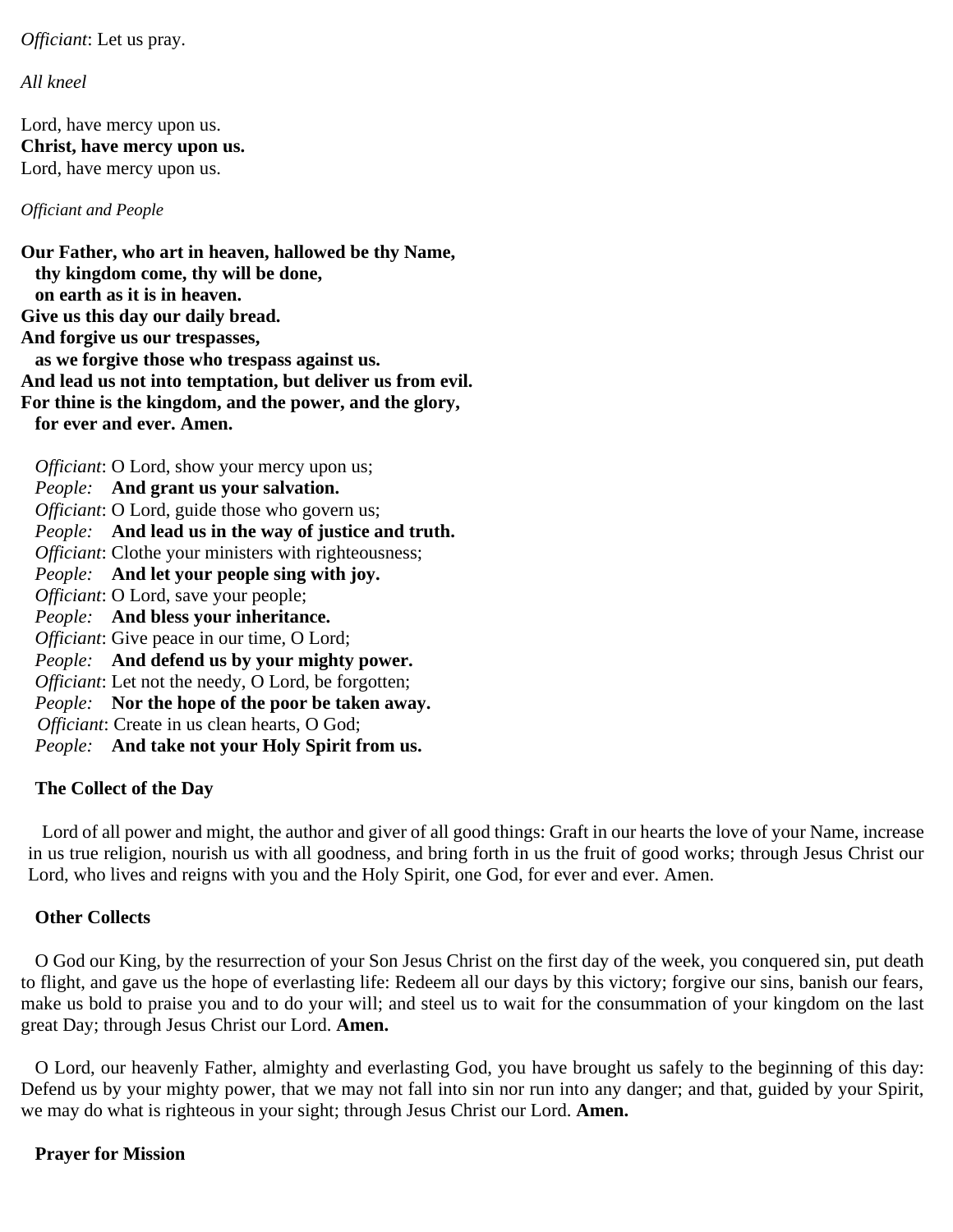O God, you have made of one blood all the peoples of the earth, and sent your blessed Son to preach peace to those who are far off and to those who are near: Grant that people everywhere may seek after you and find you; bring the nations into your fold; pour out your Spirit upon all flesh; and hasten the coming of your kingdom; through Jesus Christ our Lord. Amen.

*The Officiant may invite the People to offer intercessions and thanksgivings.*

#### **General Thanksgiving**

**Almighty God, Father of all mercies, we your unworthy servants give you humble thanks for all your goodness and loving-kindness to us and to all whom you have made. We bless you for our creation, preservation, and all the blessings of this life; but above all for your immeasurable love in the redemption of the world by our Lord Jesus Christ; for the means of grace, and for the hope of glory. And, we pray, give us such an awareness of your mercies, that with truly thankful hearts we may show forth your praise, not only with our lips, but in our lives, by giving up our selves to your service, and by walking before you in holiness and righteousness all our days; Through Jesus Christ our Lord, to whom, with you and the Holy Spirit, be honor and glory throughout all ages. Amen.**

#### **The Prayer of St. Chrysostom**

Almighty God, you have given us grace at this time, with one accord to make our common supplications to you; and you have promised through your well-beloved Son that when two or three are gathered together in his Name you will grant their requests: Fulfill now, O Lord, our desires and petitions as may be best for us; granting us in this world knowledge of your truth, and in the age to come life everlasting**. Amen.**

*Officiant*: Let us bless the Lord. *People:* **Thanks be to God.**

*All are seated*

#### **Call to Give/Offering**

Rember the words of the Lord Jesus, how he himself said, "It is more blessed to give than to receive" *Acts 20:35*

*The Offering is received.*

*The People stand while the offerings are presented. The following may be said.*

*Celebrant* Yours, O Lord, is the greatness, and the power, and the glory, and the victory, and the majesty: for everything in heaven and on earth is yours; yours is the Kingdom, O Lord, and you are exalted as head above all.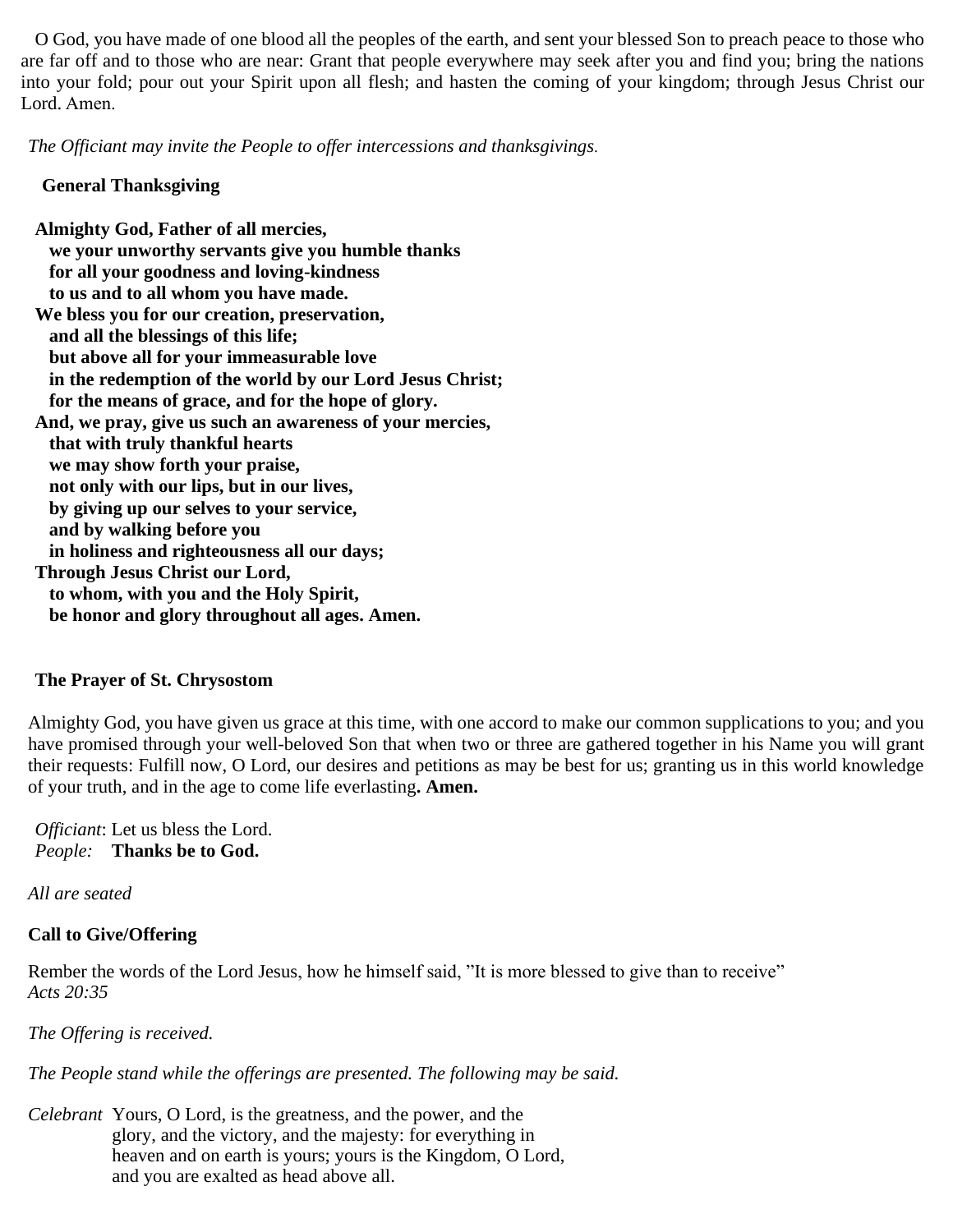#### All things come from you, O Lord, *People* **And of your own have we given you**

 *1 Chronicles 29:11, 14*

#### **The Announcements**

*All stand*

#### **The Closing Hymn #554**

#### **The Dismissal**

Glory to God whose power, working in us, can do infinitely more than we can ask or imagine: Glory to him from generation to generation in the Church, and in Christ Jesus for ever and ever. **Amen.**

*Ephesians 3:20-21*

### **About Us**

The mission of All Saints Church is to glorify God by helping people in the greater Pensacola area experience, understand, and receive the love of God and thereby be transformed to be more like Jesus. God's love for each of us is shown most fully through Jesus' death for our sins and resurrection to bring us eternal life.

All Saints is a part of the faithful, historic tradition of Anglicanism. We adhere to the fullness of Scripture, the Historic Creeds and the Thirty-Nine Articles of Religion.

If you do not have a church home, we invite you to worship with us each Sunday. If you have not signed our guest register, please do so.

#### **This Week at All Saints**

**Sun 6/19 10 a.m.** Morning Prayer Coffee Hour **Thu 6/23 10 a.m.** Morning Prayer Bible Study (1 John) **Fri 6/24 9 a.m.** Chair Yoga **Sun 6/26 10 a.m.** Holy Communion Coffee Hour

For any questions or pastoral needs during Rev. Mahan's sabbatical, please contact Robert Winebrenner (contact info provided below).

The Rev. Matthew Mahan, Rector Mr. Robert Winebrenner, Senior Warden thescout1@aim.com | 850-686-7440 Mr. Jay Fitch, Junior Warden